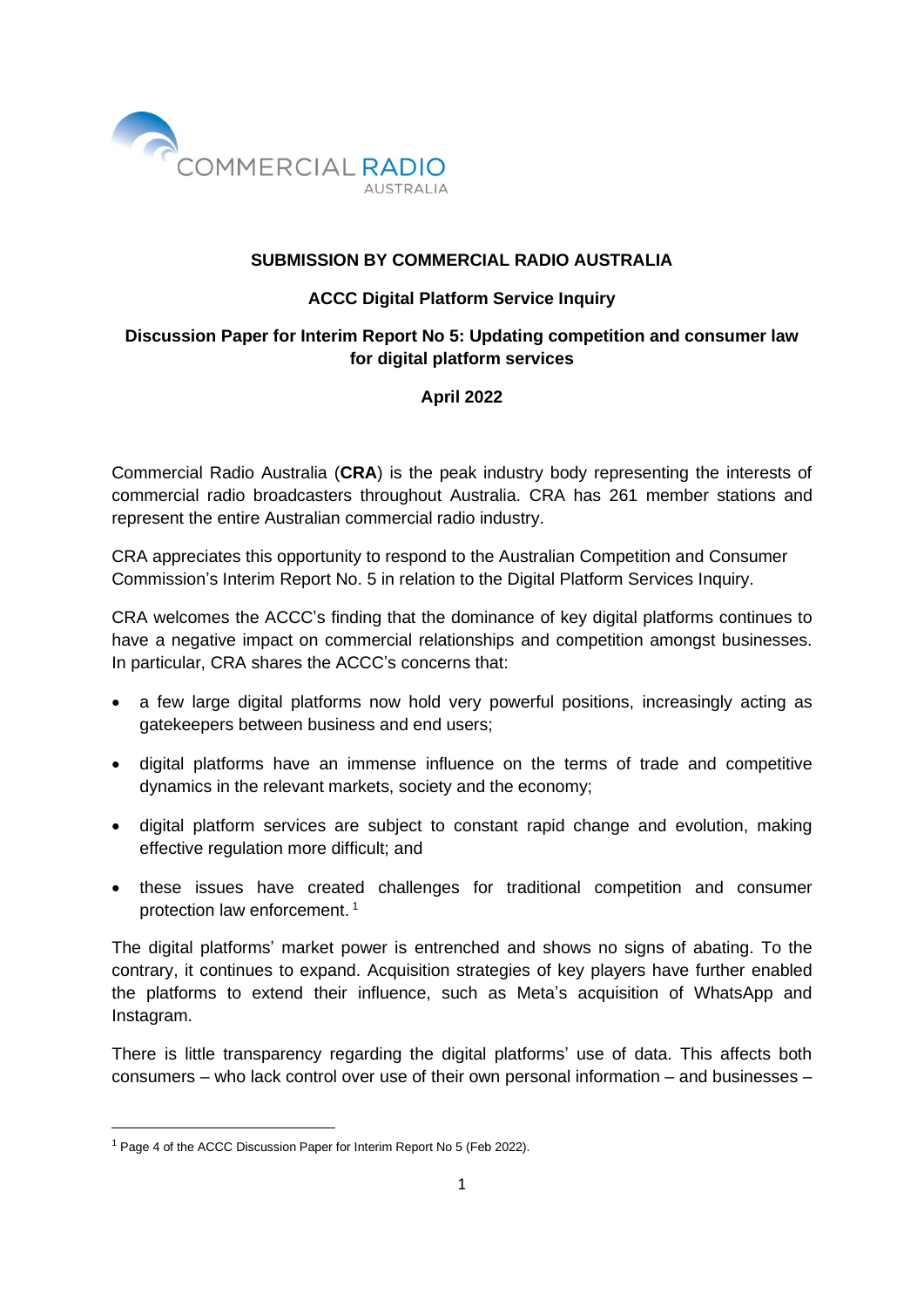who are placed at a competitive disadvantage when data is concentrated in the hands of large digital platforms.

The *Treasury Laws Amendment (News Media and Digital Platforms Mandatory Bargaining Code) Act 2021* (**Mandatory Bargaining Code**) was an important step in correcting the imbalance between digital platforms and news media businesses, as it established a framework under which news media and digital platforms businesses could more fairly negotiate, with an option for arbitration should such negotiations fail. However, to date, no digital platforms have been designated under section 52E of the Mandatory Bargaining Code, and its impact is therefore limited.

It is vital that Government maintains the momentum of these important reforms, by expanding the *Competition and Consumer Commission Act 2010* (**CCA**) to directly address the substantial competition and consumer harms that have been clearly identified in relation to digital platform services. This should take place in conjunction with designation of the digital platforms under section 52E of the Mandatory Bargaining Code.

**The need for urgency cannot be overstated. News media businesses have already suffered significant harm due to the dominance of the digital platforms. A specific rules-based framework must be introduced as soon as possible, as, without such a framework, the existing recognised harms will continue to grow.**

**If these harms are not addressed without further delay, there is a real risk that the digital platforms will continue to expand their influence, the damage suffered by news media businesses may become irreparable, and a regulatory solution will prove much harder to find.**

### **1. Recommendations**

The ACCC's work since 2018 has demonstrated clearly that there is significant anticompetitive conduct – and associated harms to news media businesses  $-$  in the digital platform sector. The ACCC's report following its inquiry into markets for the supply of digital advertising technology services and digital advertising agency services (**AdTech**), published on 28 September 2021, concluded that:

*New regulatory solutions are needed to address Google's dominance and to restore competition to the ad tech sector for the benefit of businesses and consumers. We recommend rules be considered to manage conflicts of interest, prevent anti-competitive self-preferencing, and ensure rival ad tech providers can compete on their merit*. 2

It is now time for the ACCC to provide Government with clear recommendations for legislative change that will correct this conduct.

Accordingly, CRA asks the ACCC to recommend that the following steps are taken:

**Recommendation 1.** Government must take urgent regulatory action to address the harms caused by the digital platforms. Without such action, the damage suffered by news media businesses may become irreparable and a regulatory solution will prove much harder to find.

<sup>2</sup> Rod Sims - ACCC Media Release number: 149/21.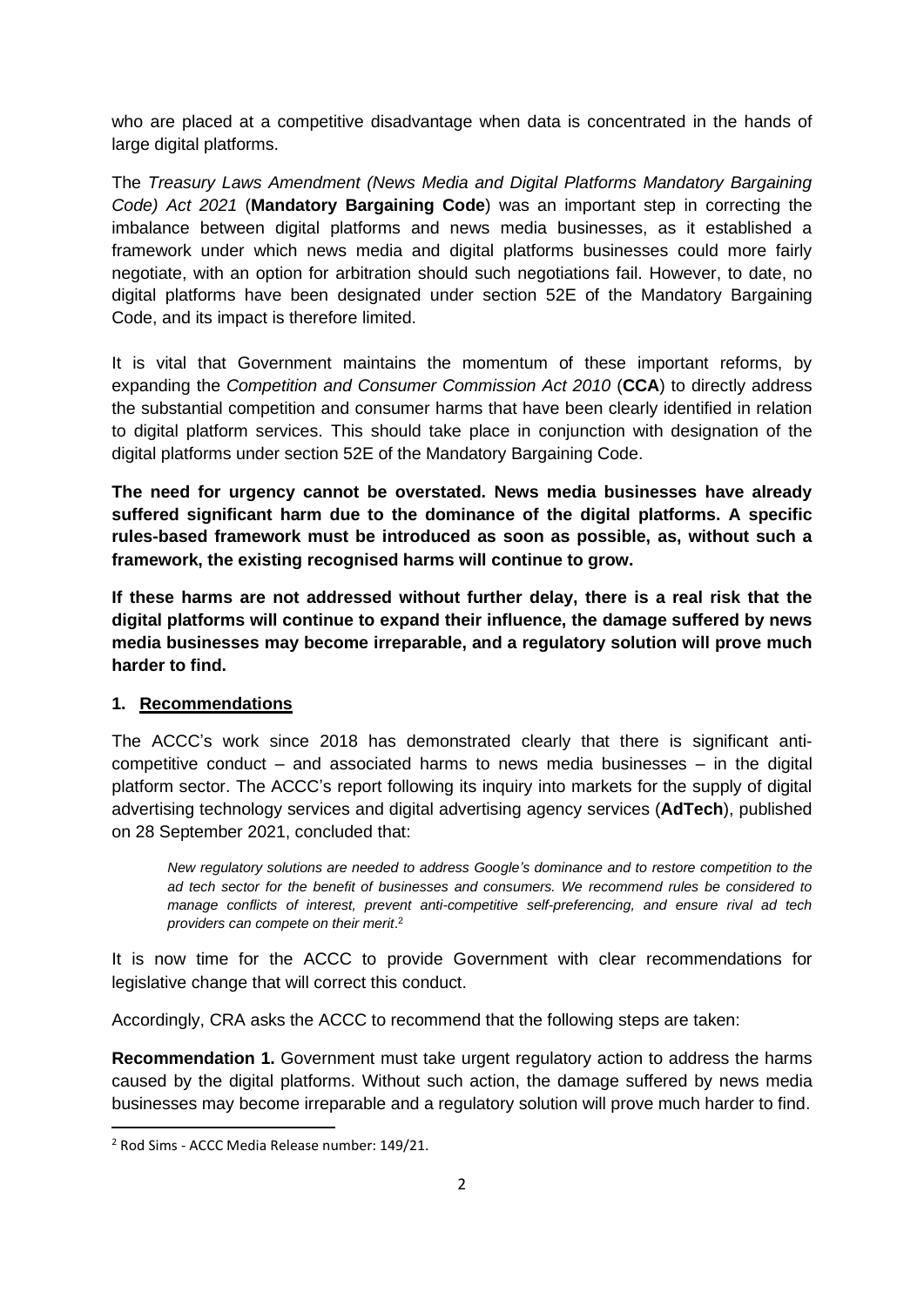**Recommendation 2.** Mandatory codes applicable to digital platform products and services markets should be developed by the ACCC and registered under a new Part of the CCA (**Proposed CCA Code**). The relevant digital platform product and service markets should include digital search, social media, aggregation platforms, AdTech services and App marketplaces. These are all marketplaces that have been thoroughly analysed by the ACCC since 2018.

**Recommendation 3.** Google, Meta, Apple and Amazon should be registered under the Proposed CCA Code as digital platforms that are dominant in their respective markets, including smart speaker and voice assistant.

**Recommendation 4.** The Proposed CCA Code should seek to address the following issues, several of which were identified by the ACCC as part of its AdTech review:

- (i) increased transparency and data portability;
- (ii) data separation;
- (iii) self preferencing and conflicts of interest by digital platforms;
- (iv) use of data gathered by digital platforms being used in the supply of a different service operated by that digital platform, to the detriment of smaller players;
- (v) restrictions on the imposition of unfair contract terms;
- (vi) lack of transparency throughout the AdTech chain, particularly in relation to audience measurement metrics and claims; and
- (vii) prominence rules and app marketplace protections to ensure free of charge prominence for broadcasters licensed under the *Broadcasting Services Act 1992*.

**Recommendation 5.** Government must build upon the ACCC's important work to date, by designating the digital platforms under section 52E of the Mandatory Bargaining Code. This will provide a clear framework for news media businesses and the digital platforms to negotiate reasonable compensation for the platforms' use of news media content.

#### **2. Changes to the CCA – new Part and mandatory code**

CRA agrees with the ACCC's view that:

*Enforcement under existing competition and consumer protection legislation, the Competition and Consumer Act 2010 (CCA) and the Australian Consumer Law (ACL), which by its nature takes a long time and is directed towards very specific issues, is insufficient to address the breadth of concerns arising in relation to rapidly changing digital platform services.*

Part IVB of the CCA provides for the prescription of mandatory or voluntary industry codes. Section 51AE of the CCA allows industry codes to be prescribed in regulations proposed by the responsible Australian Government Minister.

Rather than creating a Code under the existing Part IVB, CRA submits that a mandatory code applicable to digital platforms should be developed under a new Part of the CCA. The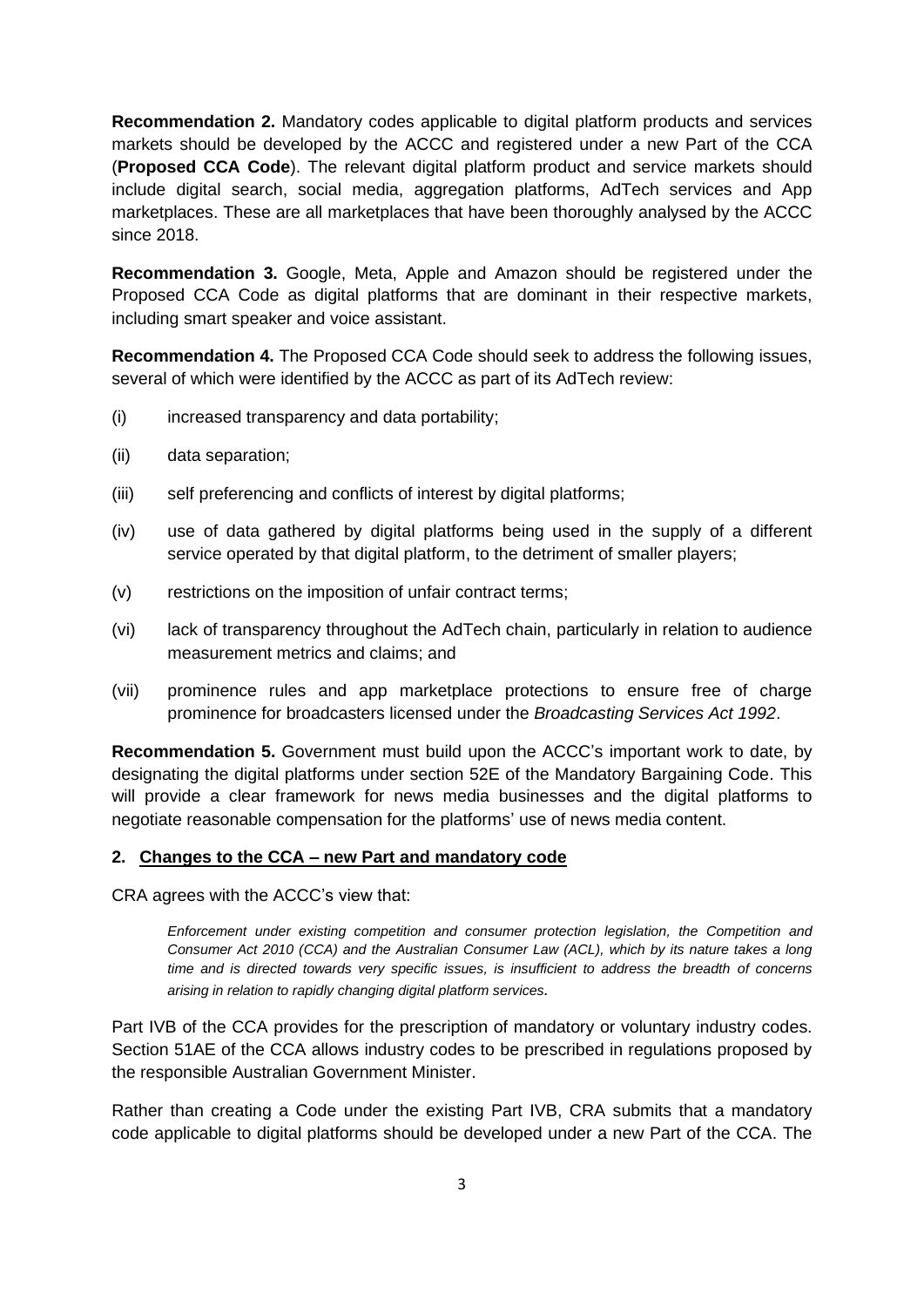new Part would provide a quicker and more straight forward mechanism for establishing a mandatory code, for the following reasons.

- (i) Under a new Part, unlike under the existing Part IVB, there would be no need to demonstrate that there are no existing laws capable of addressing competition or consumer protection issues. The ACCC has investigated these issues extensively over the past 4 years and has conclusively demonstrated the existence of a need for new regulation.
- (ii) The ACCC, rather than a Government Department, should be responsible for developing the mandatory code under the new Part of the CCA. The ACCC has conducted extensive research and reported at length on the challenges accompanying the growth of the digital platforms. It has already considered and formed a view on the issues at stake. Tasking the ACCC with responsibility for developing the mandatory code is the most efficient approach.
- (iii) The Proposed CCA Code must be implemented urgently. Media businesses have already suffered significant harm due to the dominance of the digital platforms. A specific rules-based framework must be introduced as soon as possible, as, without such a framework, the current, recognised harms will continue to grow. The ACCC will be able to formulate the Proposed CCA Code quickly, given its previous findings on the issues.

### **3. Content of the Proposed CCA Code**

CRA urges the ACCC to build on the foundations laid by the Mandatory Bargaining Code. The Mandatory Bargaining Code provides a framework within which reasonable commercial bargains may be struck, despite the imbalance of bargaining power between news media businesses and the digital platforms.

Nevertheless, the Mandatory Bargaining Code does not address a substantial number of the challenges that have been identified by the ACCC since 2018, particularly in its AdTech and App marketplaces reports. The issues caused by the dominance of digital platforms are not going away. The platforms continue to expand across vertical and horizontal markets, with a corresponding distortion of competition across the media and advertising sectors.

The Proposed CCA Code should address issues that include the following:

- (i) **The collection and use of data through the ad tech chain.** The digital platforms are increasingly monopolising the collection of data flowing from advertisements and other content on the audio industry's digital platforms. This does little to protect the privacy of consumers but instead concentrates data in the hands of few monopoly players.
- (ii) **Data analytics services:** CRA maintains its position that a reliable digital audience measurement methodology should be imposed upon digital platforms by the ACCC. The digital platforms continue to publish unverified figures relating to the effectiveness of advertising on its platforms, often in 'walled gardens' which are not subject to scrutiny, such as Facebook client dashboards. There is currently no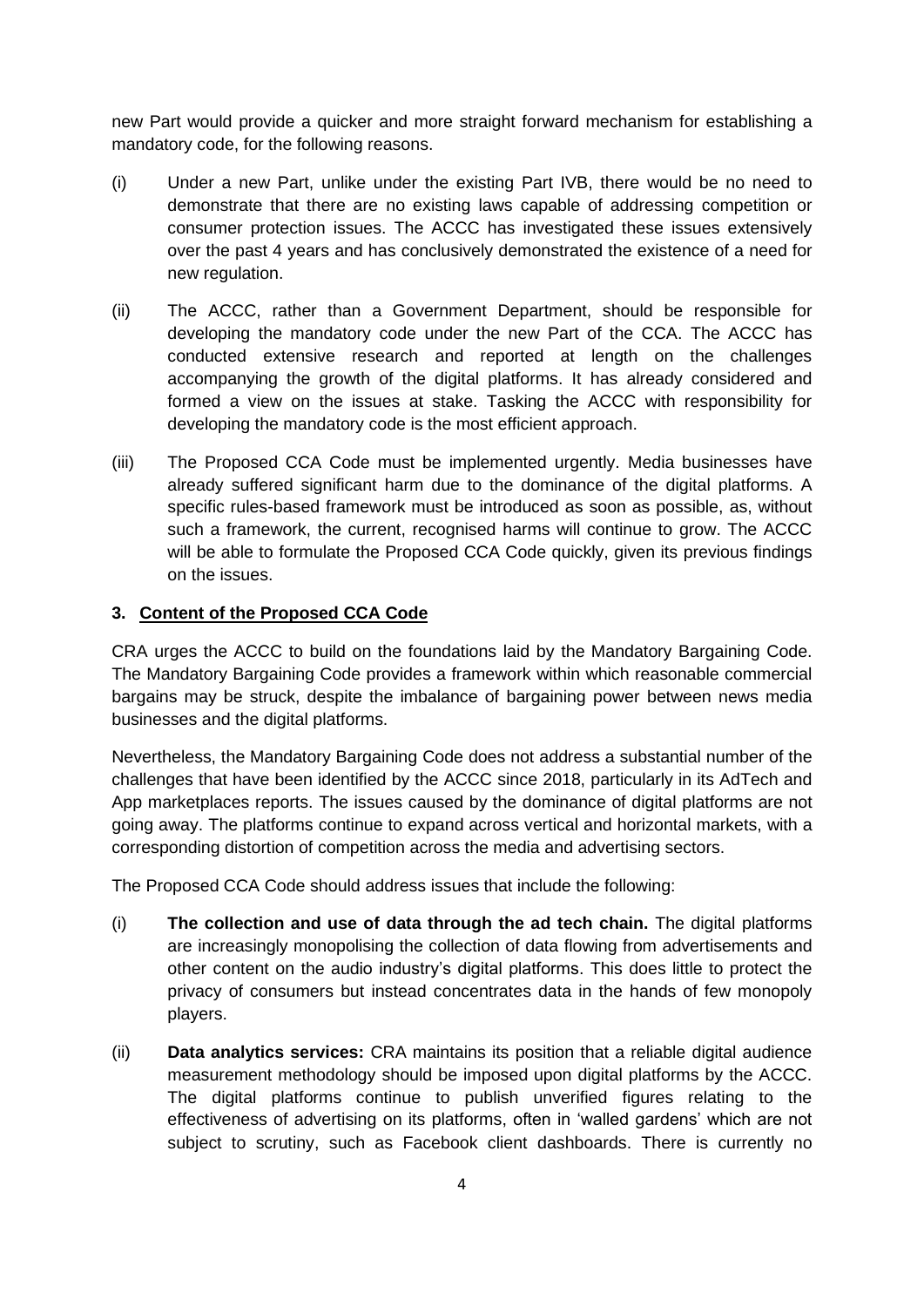regulatory means of holding digital platforms to account nor of forcing transparency regarding claims of user engagement and audience size.

- (iii) **Transparency through the supply chain**. Media businesses should receive information that enables them to understand the way in which the services along the AdTech supply chain are priced. The current pricing model is unclear and obstructs competitive outcomes.
- (iv) **Interoperability**. Digital platforms, particularly Google, impose restrictions on how their products interact with other services. The Proposed CCA Code should address interoperability to ensure that digital platforms do not lock users into using their products. This will ensure that consumers have choice.
- (v) **Unfair contract terms**. While the Mandatory Bargaining Code assists in redressing the bargaining balance between digital platforms and media businesses, this must be accompanied by a generally applicable restriction on the imposition of unfair contract terms, particularly in relation to data collection and the monetisation of content.
- (vi) **Data separation arrangements**. Digital platforms hold vast reserves of data, which afford them substantial commercial advantage over their competitors. Data separation arrangements must be imposed on the digital platforms to redress this balance.
- (vii) **Prohibitions on self-preferencing and management of conflicts of interest**. There is potential for the digital platforms to favour suppliers with whom they have a commercial relationship, whether that is based on shared corporate ownership – for example, where the digital platforms are vertically integrated across both sides of the supply chain – or where there is an undisclosed commission structure between unrelated parties, such as digital platforms and media buyers. These selfpreferencing structures should be prohibited and frameworks put in place to manage conflicts of interest.
- (viii) **Prominence rules**. A code is required to ensure free of charge prominence for broadcasters licensed under the *Broadcasting Services Act 1992*. It is vital that Australians are given the opportunity to continue to access local free to air broadcast content, despite the dominance of the digital platforms.

### **4. Application of the Proposed CCA Code**

#### *Markets*

The Proposed CCA Code should apply to a broad range of digital product and services markets.

It is vital that the CCA Code is 'future-proof' and has the ability to adapt to the rapid evolution of digital products and services. The ACCC should have a continuing discretion to add to any list of markets.

Nevertheless, there are particular product and service markets that should be expressly listed as being included. These markets are all ones that have been the subject of ACCC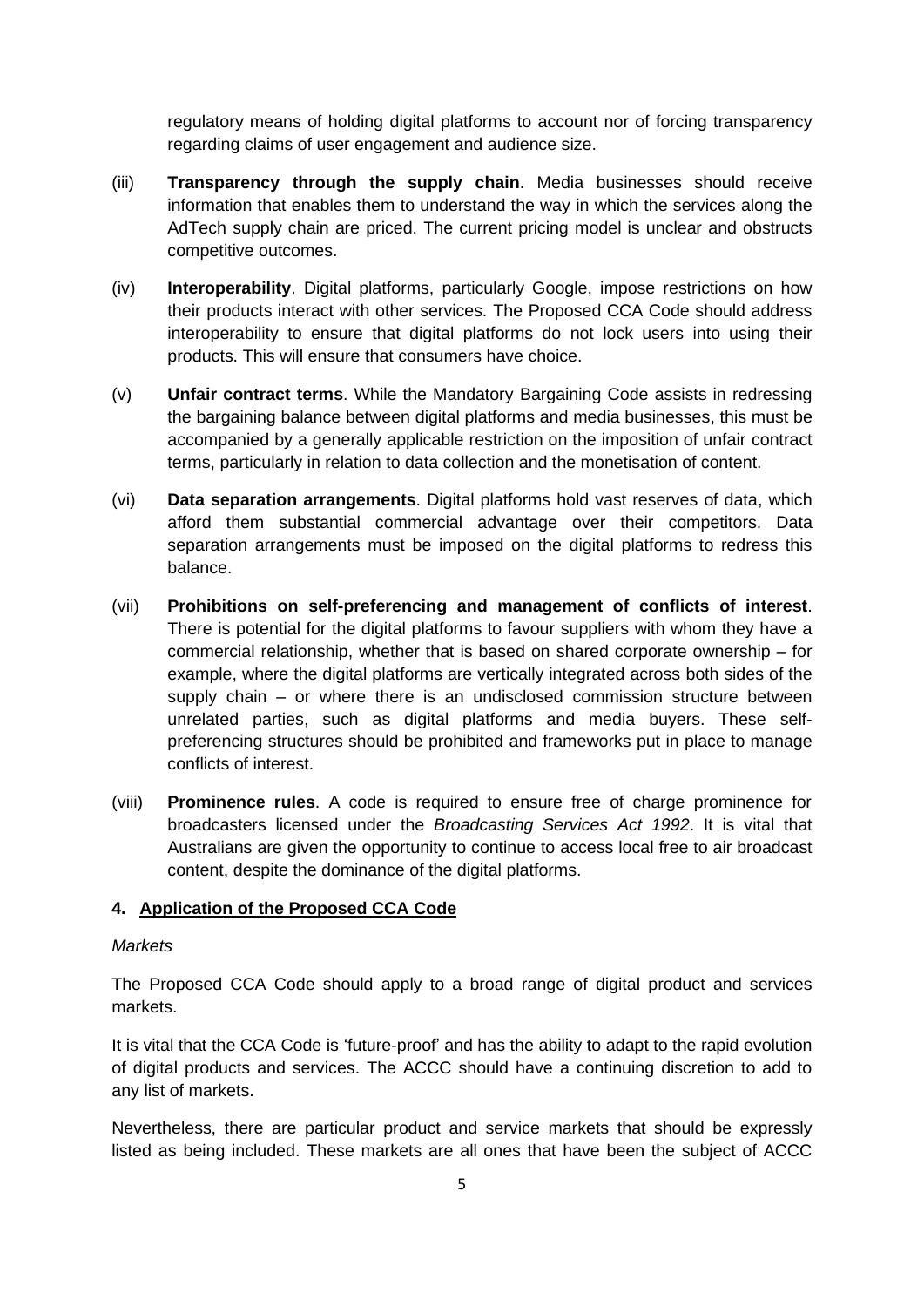inquiry since 2018, in which dominance and distortion of competitive behaviour have been demonstrated. They include:

- search engines, social media and content aggregation platforms;
- AdTech services; and
- App marketplace services.

These specific markets should be accompanied by a broad discretion on the part of the ACCC to designate particular services and products, as the digital industry continues to evolve.

### *Designation of digital platforms by the ACCC*

The CCA should contain a mechanism to allow designation by the ACCC of digital platforms as is needed. This will ensure that the Proposed CCA Code is agile and capable of being applied to digital platforms as soon as the ACCC considers it necessary.

The ACCC should be responsible for designation as it has deep knowledge and understanding of issues in the marketplace related to competition.

CRA urges the ACCC to recommend that Google, Meta, Apple and Amazon are all designated under the Proposed CCA Code. These digital platforms are dominant in their respective markets.

The smart speaker and voice assistant markets are of particular concern to the radio industry, and CRA urges the ACCC to look at digital platform dominance within those market sectors:

- Apple's Siri dominates the voice assistant market, with 70% of Australian consumers of voice operated personal assistants (on smartphone, smart speaker or other device) using Apple's Siri.<sup>3</sup>
- Google dominates the smart speaker market, with 92% of smart speaker users owning a Google smart speaker.<sup>4</sup>

# **5. Designation of digital platforms under the Mandatory Bargaining Code**

CRA appreciates the input of the ACCC into establishing the internationally ground breaking Mandatory Bargaining Code.

However, the passage of the *Treasury Laws Amendment (News Media and Digital Platforms Mandatory Bargaining Code) Act 2021*, without an accompanying determination that Google and Facebook are *designated*, means that Facebook and Google have been able to choose

<sup>&</sup>lt;sup>3</sup> Smart Audio Report 2021, Edison Research.

<sup>4</sup> Infinite Dial Australia 2021 Study, Edison Research.